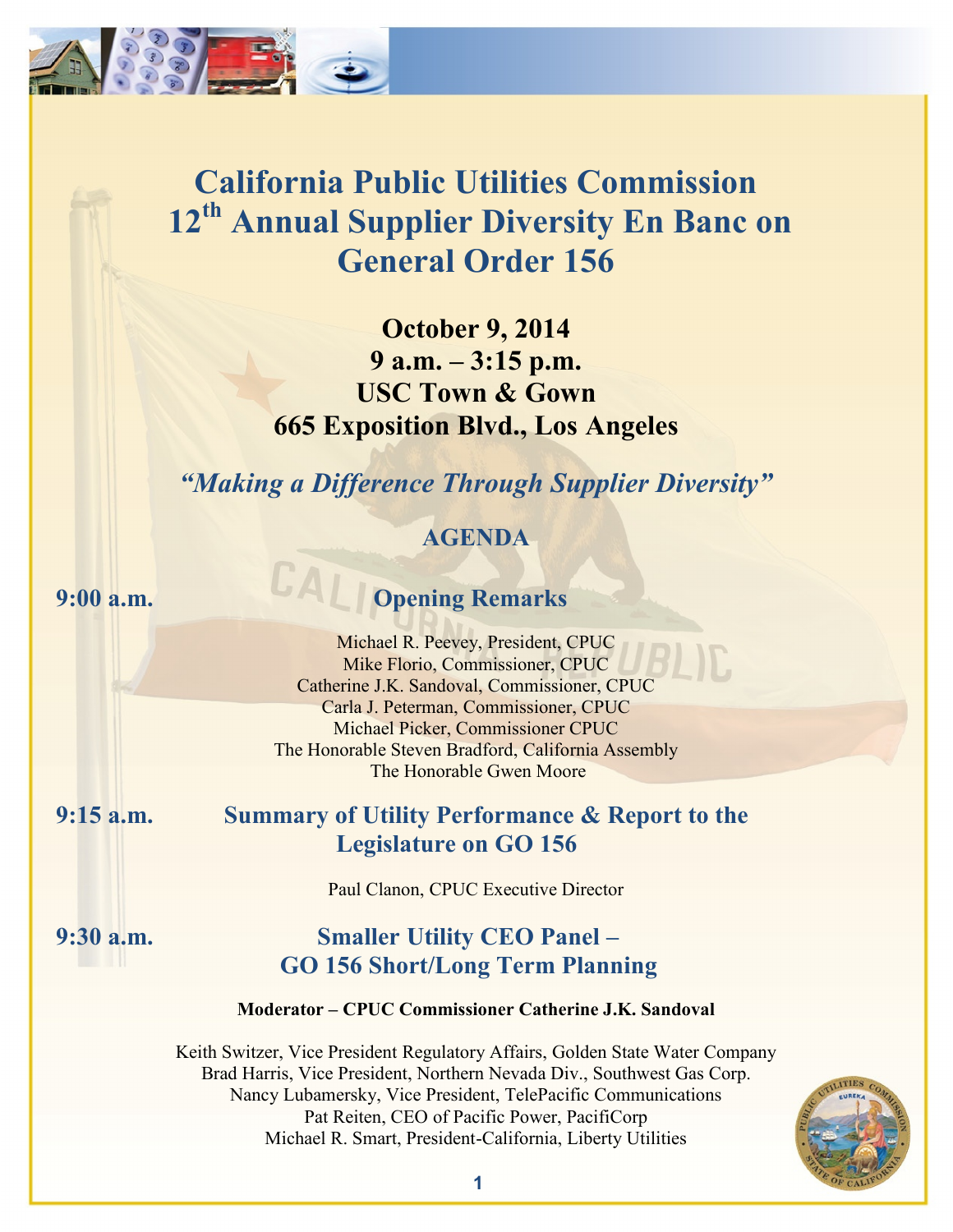

# **10:15 a.m. The Diversity of Thoughts and the Many Voices on General Order 156**

**Moderator — Gwen Moore**

## **Chamber of Commerce/Small Business Associations**

Dennis Huang, Executive Director & CEO, Asian Business Association Victor Parker, District Director – Los Angeles, U.S. Small Business Administration Tracy Stanhoff, President, American Indian Chamber of Commerce of California Dean Jones, Black Business Association Sam McClure, Vice President, National Gay & Lesbian Chamber of Commerce Ruben Guerra, Chairman and CEO, Latin Business Association

## **Women/Minority/National Organizations**

Virginia Gomez, President, Southern California Minority Supplier Development Council Robin Billups*,* Director, Women's Business Enterprise National Council Stephanie Chen, Energy & Telecom Policy Director, The Greenlining Institute

## **Disabled Veterans Organization**

Mike Sabellico*,* Deputy Executive Director, California Disabled Veterans Business Enterprises Alliance Bob Mulz, Chairman, Elite SDVOB

## **Faith Based Organization**

Rev. Mark Whitlock, Executive Director, Center for Religion & Civic Culture

# **11:15 a.m. Diverse Voices on GO 156 – the Supplier's Perspective**

(During this public comments session – no more than 3 minutes per speaker)

# **11:45a.m. Supplier Diversity Toolkit & Resources**

Ronald Brisé, Commissioner, Florida Public Service Commission Geri Willis, Clearinghouse Operator, The CPUC Supplier Clearinghouse

# **Noon LUNCH**

# **1:00 p.m. Keynote Speaker**

Earvin "Magic" Johnson, Chairman & CEO, Magic Johnson Enterprises